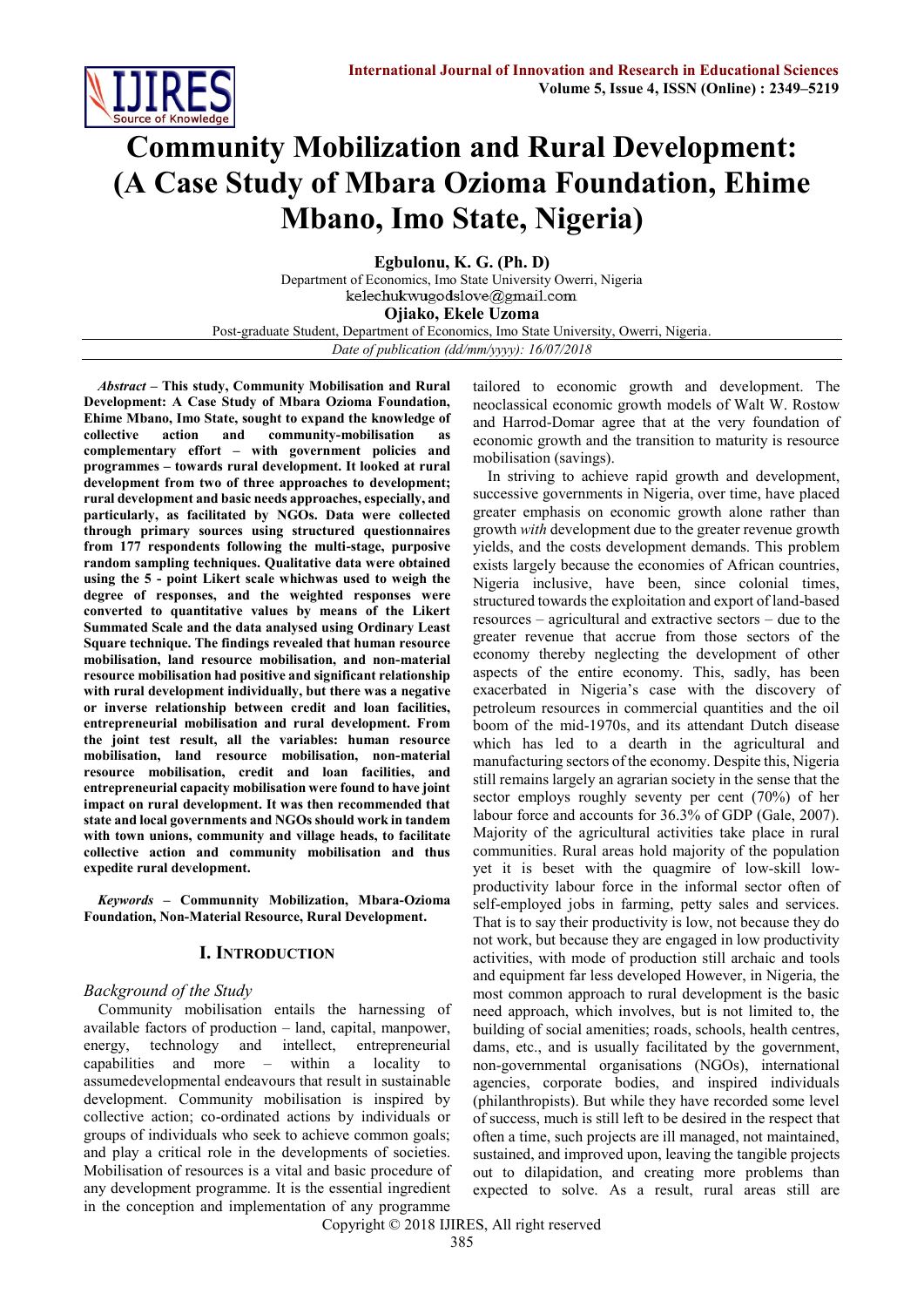

characterised by malnutrition and extreme hunger, abject poverty, diseases, unemployment, poor housing, poor social and economic infrastructure, increasing crime rates, *et cetera*.

Community mobilisation, however, presents a unique approach to rural development. Collective action by way of community mobilisation, as shown in Abatena (1995), has a "significant role to play in promoting local and regional development, and in improving the living conditions of the people.

How then, in practice, does community mobilisation foster rural development? Community mobilisation, by way of self-help groups, has been used as a tool in advancing rural development in the Indian subcontinent since the mid-1980s. Non-governmental organisations (henceforth NGOs), as external actors or facilitators, in the said period, initiated self-help groups to provide financial services to the rural poor. Over time, the ideaevolved to self-help affinity group movement which, among other things, profferssocioeconomic empowerment for poor, rural dwellers, particularly women. The number of self-help groups linked to banks has increased from about 500 in the early 1990s to more than 1.6 million in 2006 (Fernandez, 2006). The success story of self-help groups has inspired similar setups in neighbouring countries of the sub region: Myanmar, Cambodia, Indonesia, East Timor, Viet Nam, and Bangladesh. Governments at regional and local levels, in these countries, partner with NGOs and microfinance institutions to set up self-help groups (henceforth SHGs) among the extremely poor and vulnerable, particularly women, in rural communities. The SHGs are membershipbased organisations i.e., "organisations whose members provide each other with mutual support while attempting to achieve collective objectives through community action" (Chen, Jhabvala *et al.* 2007 cited in Desai and Joshi, 2012).They provide a mechanism for poor people to cushion the effects of income shocks on consumption, find safe and affordable repositories for their savings, exploit profitable and viable investment opportunities that generate income and boost effective demand, facilitate the granting of loans, insure against risk, and even afford avenue for entrepreneurial capacity development.SHGs have become the most strategic vehicle of most NGOs engaged in community mobilisation in these countries in contributing to rural development. Many SHGs have initiated social, political, and economic changes.

The questions now are: can the above-mentioned be internalised with respect to the Nigerian context? How effectively and efficiently can it be done, in what ways? And will community mobilisation lead to rural development? The study was conducted in Umunumo, Nsu, Agbaja, and Nzerem villages of Ehime Mbano; the geographical coverage of the outreach of the Mbara-Ozioma Foundation, in Ehime Mbano, Imo State, Nigeria.

# **II. HISTORICAL BACKGROUND OF CASE STUDY (MBARA-OZIOMA FOUNDATION)**

Mbara-Ozioma Foundation a Federal Government of Nigeria registered NGO situated in Ehime Mbano L.G.A. of Imo State, in collaboration with European partners, Tür

auf-movinavon in Switzerland,aims at facilitating and fasttracking the development and improvement in the general living standards of the members of the communities of Umunumo, Nsu, Agbaja, and Nzerem, all in Ehime Mbano L.G.A. of Imo State through the engagement in and fostering of social, economic, and educational projectsand programmes.The communities areremote, serviced by a local market in the area, Uriagu market that serves the entire area as main market, a 12 mile radius. The basic amenities available for the thriving of business include a tarred main road linking Añara (Isiala Mbano) to Umuahia, and a few untarred minor roads linking the communities. The communities' main source of water are a few brooks and streams that oftentimes run dry or muddy in dry season, there is functional but epileptic electric power supply, health centre, a few primary schools, and the Mbara Ozioma Foundation Skill Development Centre for youth and women. The people of the axis are predominantly subsistence farmers, artisans, petty traders.

The Foundation mobilises the communities through the heads of the communities, religious leaders, leaders of age grades and other interest groups. Its affairs are run by various boards and directorates, such as the management board, board of directors, and board of trustees, with the Founder, Rev. Fr. Ozioma Nwachukwu as President. These boards see to it that felt needs of the communities are addressed by way of providing off- and on-farm assistance such as the construction of water boreholes, provision of a food processing facility, grading of roads, a degreeawarding school of technology, and other avenues for marketing of products.

The community of Umuokparaku in the year 2000 donated a parcel of land measuring approximately 1.204 hectres to the Foundation, with which it has established its skills acqiusition centre.

This paper, therefore, examines whether external actors/facilitators like NGOs, using Mbara-Ozioma Foundation (henceforth, the Foundation, or MOF) as case study, can effectively mobilise communities and in effect facilitate collective action, and if such actions can and has significantly impacted on or improved the living standards of the beneficiaries.

# **III. OBJECTIVES OF THE STUDY**

The broad objective of the study is to find out how MOF has mobilised the communities for rural development. The specific objectives are:

- To ascertain whether the mobilisation of human resources in the communities has led to the development of the study communities
- To find out whether the mobilisation of land resource has brought about the development of the communities
- To find out if the mobilisation of credit and loan facilities have brought about the development of the communities
- To ascertainif the mobilisation of entrepreneurial capacities has brought about the development of the communities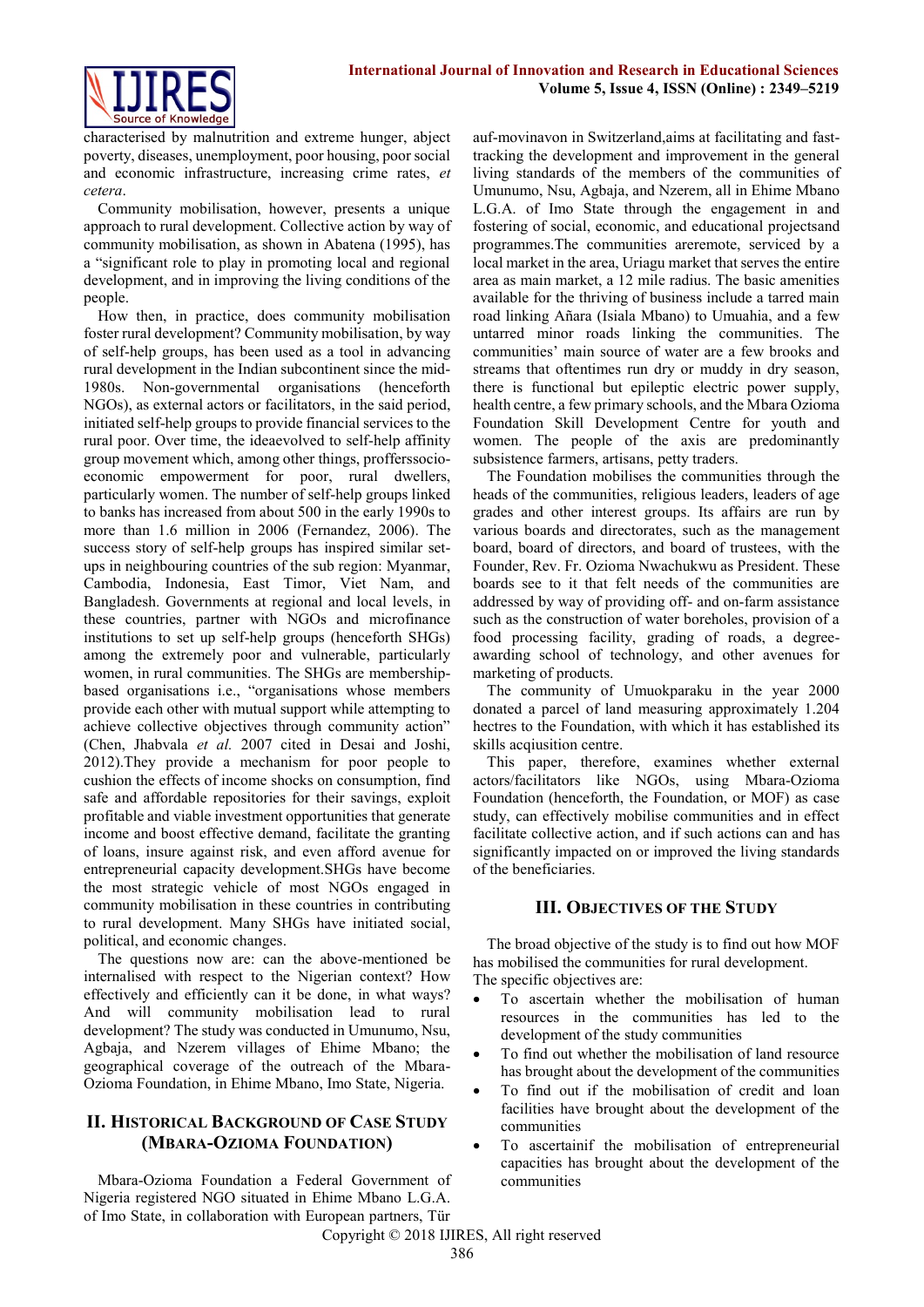

 To find out whether the mobilisation of non-material resources have brought about the development of the communities

# **IV. LITERATURE REVIEW**

#### *Concept of Community Mobilisation:*

Community mobilisation, according to Women and Children Development Department, Government of Orrissa (cited in Wikipedia), is "an attempt to bring both human and non-human resources together to undertake developmental activities in order to achieve sustainable development". In the quest for sustained poverty alleviation, nay eradication, community mobilisation for rural development, as recent researches cited in Desai and Joshi (2013) suggest, can "strengthen property rights (Baland and Platteau 2003; von Braun and Meinzen-Dick 2009), increase the bargaining power of the rural poor in labour markets (Bardhan 2005), improve access to financial markets (Karlan 2007) and increase investments in public goods (Alesina, Baqir*et al*., 1999; Banerjee andSomanathan 2007)". Furthermore, Sinha, Tankha, *et al*. (2006) write that community mobilisation, by way of Self-help Groups (SHGs), confer many benefits, both economic and social; "they enable participants grow their savings and to access the credit which banks are increasingly willing to lend". Participants of SHGs show greater interest and engagement in civic responsibilities than other non-participatory community members (Desai and Joshi, 2013); and Sinha, Tankha, *et al*. (*ibid*.) see SHGs as platforms that have proven to facilitate the participation of members in village affairs, stand for local elections, or take action to address social or community issues.

Community mobilisation involves the process of assembling resources both human and material, as well as psychological, physical and attitudinal features that can be marshalled for action to win a war or implement a community-based project or scheme (Akpama, 2002). Akpama (*ibid*.) goes further to assert that mobilisation as a process of change, has both maintenance and change dimensions. While the processes of change entail, more or less, permanent modification (s) of the boundaries of the system or its structure – its patterns of integration and organisation – maintenance process operate continually. Ikeji, (1991) sees mobilisation as a process by which latent energy from the view point of the acting unit is made available for collective action. It involves the capability of an organised group to harness and control assets to achieve a set objective. This implies that a better mobilised unit can produce better results or achieve greater levels of success than individualistic resources.

Community mobilisation brings to the fore the vast array of issues bedevilling a people and by way of collective action fashion means to solve them. To Mereni (1991), it entails the generation of a high degree of consciousness among the vast majority of the populace in order to make them participate actively and effectively in the political, social and economic spheres of national life. It means raising the consciousness of the people so that they see social reality. According to him, mobilisation requires first, the development of certain ideas about some current

disabilities of the people and some desired goals, and then the organisation of social formations which use these ideas to liberate the people from these disabilities and march them toward the desired goal. It therefore is the process of pulling together, harnessing, actualising and utilising potential human and natural endowments for the purpose of development. It is a process whereby human beings are made aware of their innate potentials, the resources at their disposal, motivated and energised to collectively utilise such resources and potentials for the improvement of their political, economic and socio-cultural conditions of living as well as tackle common challenges.

# **V. RURAL DEVELOPMENT**

Often misconstrued to imply the building of physical and social infrastructure alone, rural development is the process of improving the quality of life and economic wellbeing of people living in relatively isolated and sparsely populated areas (Moseley and Malcolm, 2003; 5). It involves the introduction of new ideas into a socio-economic system in order to produce higher per capita income levels and better standard of living through modern production methods and improved social organisation (Oakley and Garforth, 1985).

Rural areas, according to the Organisation for Economic Co-operation and Development (OECD), are home to onequarter of the population of OECD countries. They provide vital food, energy, and environmental resources that are crucial to the prosperity of urban and rural dwellers alike. However, in Nigeria as well as in other Third World economies of Africa, Asia, and Latin America, rural areas are characterised by poverty, malnutrition and hunger, diseases, unemployment, poor housing, poor social and economic infrastructure, increasing crime rates, etc. As contained in a UNDP International Poverty Centre report (2006), povertyis complex, multidimensional, cyclic and seasonal in some cases. Thus, the complex nature of poverty means that there can be no single-stranded solution for poverty alleviation, reduction, or eradication. Hence, a multi-faceted approach is necessary; combining complementary, sustainableand relevant interventions that are location-specific and carefully-targeted. For this reason, development experts have, severally, advocated for various approaches such as: economic growth approach, rural development approach, and basic needs approach. These approaches will form the basis of the theoretical review of this paper.

# **VI. COMMUNITY MOBILISATION AND RURAL DEVELOPMENT**

Community mobilisation processes, as earlier established, can be stimulated by a community itself (through the offices of community heads, local chiefs, town unions, or other local government offices), or by community development 'experts' often in the mold of NGOs and international agencies, or facilitated by government agencies. However, for efficient and effective execution of target projects, there must be a synergy between the facilitators and the host community. Active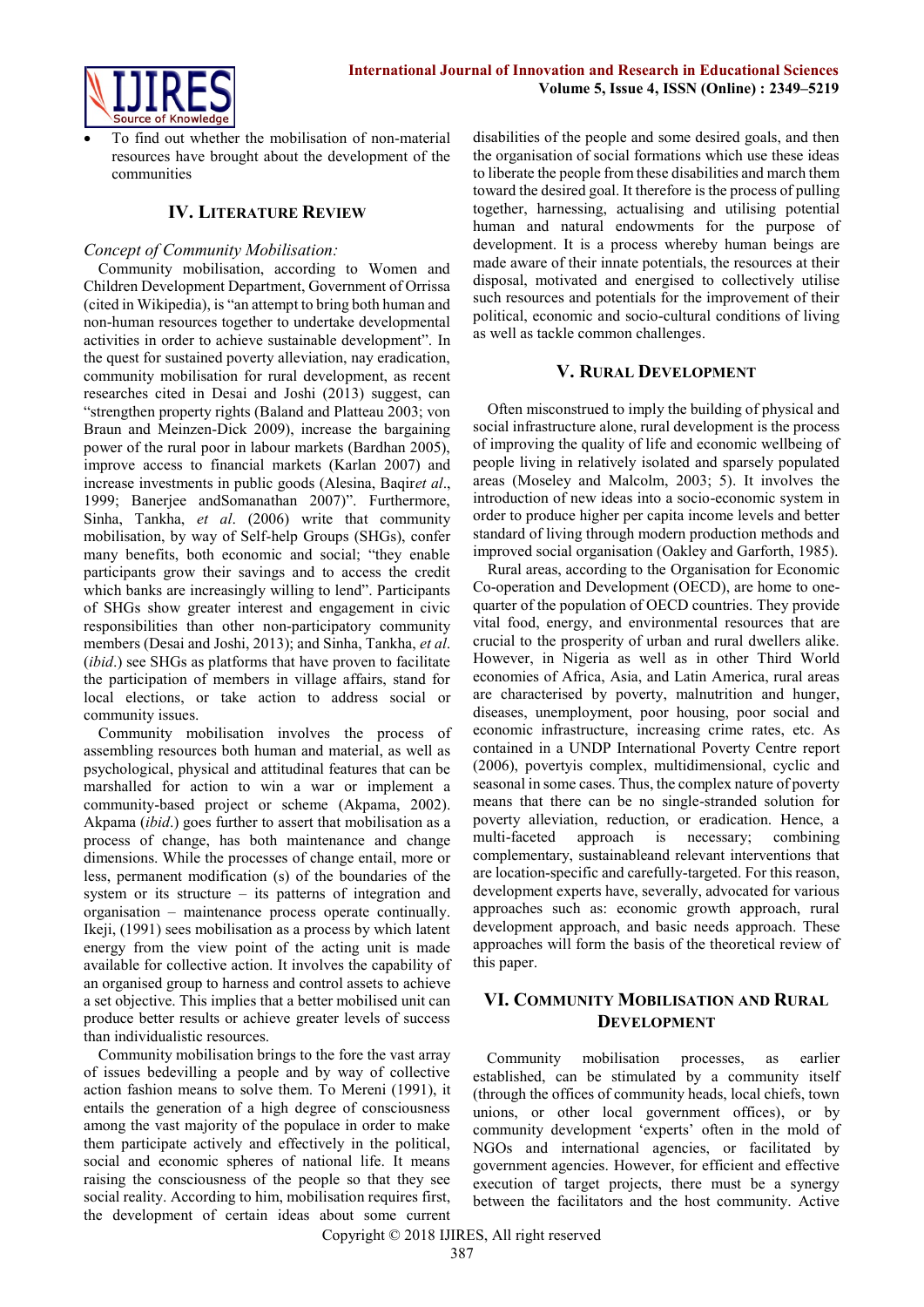participation and engagement on the part of the community members is a necessity for relative success in the execution of the developmental objectives. Development thinkers posit that the beneficiaries of a development project influence the direction and execution of such projects rather than receiving merely a share of the project benefits. A successful community mobilisation campaign is one that mobilises people to effectively involve themselves in creating the structure and in designing policies and programmes that serve not only the interest of the people but their becoming part and parcel of the decision-making process at all levels, articulating goals of recovery and development, allocating resources, formulating policies and programmes, executing, utilizing projects and monitoring project performance while sharing equitably in the benefits of recovery and development as well as the enhancement of the effective accountability of the leadership and the masses for all its actions (Oduaran, 1994; Omoruyi, 2001).

# **VII. THEORETICAL LITERATURE REVIEW THEORIES OF RESOURCE MOBILISATION**

According to Jenkins (1983), traditional definitions of the resource mobilisation theory "have included any set of noninstitutionalised collective actions consciously oriented towards social change (or resisting such changes) and possessing a minimum of organisation" (*sic*). The basic resource mobilisation model flows from 'rational actions oriented towards clearly defined, fixed goals with centralised organisational control over resources and clearly demarcated outcomes that can be evaluated in terms of tangible gains' (Jenkins, *ibid*.). The problem with the application of this model arises in execution of felt-needs. Goals tend to arise out of community interaction, but control, effectiveness and efficiency, and continuity is tied to a charismatic or weak leadership.

Community mobilisation and social movements have been found, by scholars, to be formed as a result of 'structural strains' of rapid social changes (Gusfield, (1968) cited in Jenkins *ibid*.), grievances deriving from structural conflicts of interests built into social institutions (Tilly (1978), Jenkins & Perrow (1977), and Oberschall (1978) all cited in Jenkins*ibid*.), and that movements form because of long-term changes in group resources, organisation, and opportunities for collective action.

While grievances form a constant factor, more often than not, in initiating mobilisation, other community mobilisation theorists cite grievances as secondary and as such are motivated by public interest (Berry (1977) cited in Jenkins (1983)), environmental movement (Schoefield *et al*, 1979 cited in Jenkins, *ibid*.), entrepreneurial interests, and civil rights movements as in the case of African Americans, which gave rise to the urbanisation of southern black population in the United States (Jenkins, 1983).

Community mobilisation thus becomes "*the process by which a group secures collective control over the resources needed for collective action. The major issues, therefore, are the resources controlled by the group prior to mobilisation efforts, the processes by which the group pools resources and directs theses towards social change, and the*  *extent to which outsiders increase the pool of resources*" (Jenkins, 1983).

Hence, to Emeh, *et al*. (2012), "the traditional democratic theory' [of rural community mobilisation], advocates rural populace active participation in the decision-making and implementation of policies that affect and shape their lives." In other words, "[rural] people can, will, and should collaborate to solve community problems. In addition to the practical problem-solving utility of this perspective, selfhelp builds a strong sense of community and a foundation for future collaboration. It embodies the notion that a community can achieve greater self-determination within constraints imposed by the larger political economy in which it is imbedded" (Emeh *et al. ibid*.)

This theory of rural community development is significantly related to the traditional democratic theory of development and self-help approach of rural community development.

# **VIII. EMPIRICAL LITERATURE REVIEW**

Various researchers have investigated attempts at community mobilisation with the aim of rural development; the success levels (and failures too), the problems, bottlenecks, and impediments to the success of development programmes and projects, and thus have proffered solutions to said problems, bottlenecks, and impediments; and models and approaches to rural development by way of community mobilisation. As earlier established, facilitators of community mobilisation; governments, NGOs, community heads, religious organisations, corporate bodies, or even an alliance of one or more of the afore-mentioned groups havedone so, often within the ambit of the three approaches to rural development stated earlier.

VOICE (2008) studying the Swarnajayanti Gram Swarojgar Yojana (SGSY), a programme launched in selected rural Indian communities with the objective of bringing every assisted family above the poverty line within three years, through the provision of micro enterprise, combined both quantitative and qualitative methods and the data collected both from primary and secondary sources. The Project Approach – SGSY adopts a project approach for each key activity. VOICE (2008) found that the installation of income-generating activities and micro enterprises in the rural areas, in a way, helps promote firstgeneration micro entrepreneurs with resource mobilization on their own through their SHGs.

Thomas (2013) in investigating the '*Challenges for participatory development in contemporary development practice*' noted that as there was nothing in place for their NGO to measure outcomes against external expectations. Their methodology allowed communities and external partners to set the benchmarks.

Thomas (2013) argues that participatory action research is becoming more widely used and engages innovative research methods including peer review. However, Godden and Mull (cited in Thomas, 2013) consider that peer review is significantly under-utilised and provide a peer review model as a participatory action research tool. Their experience of using this tool when reviewing Oxfam's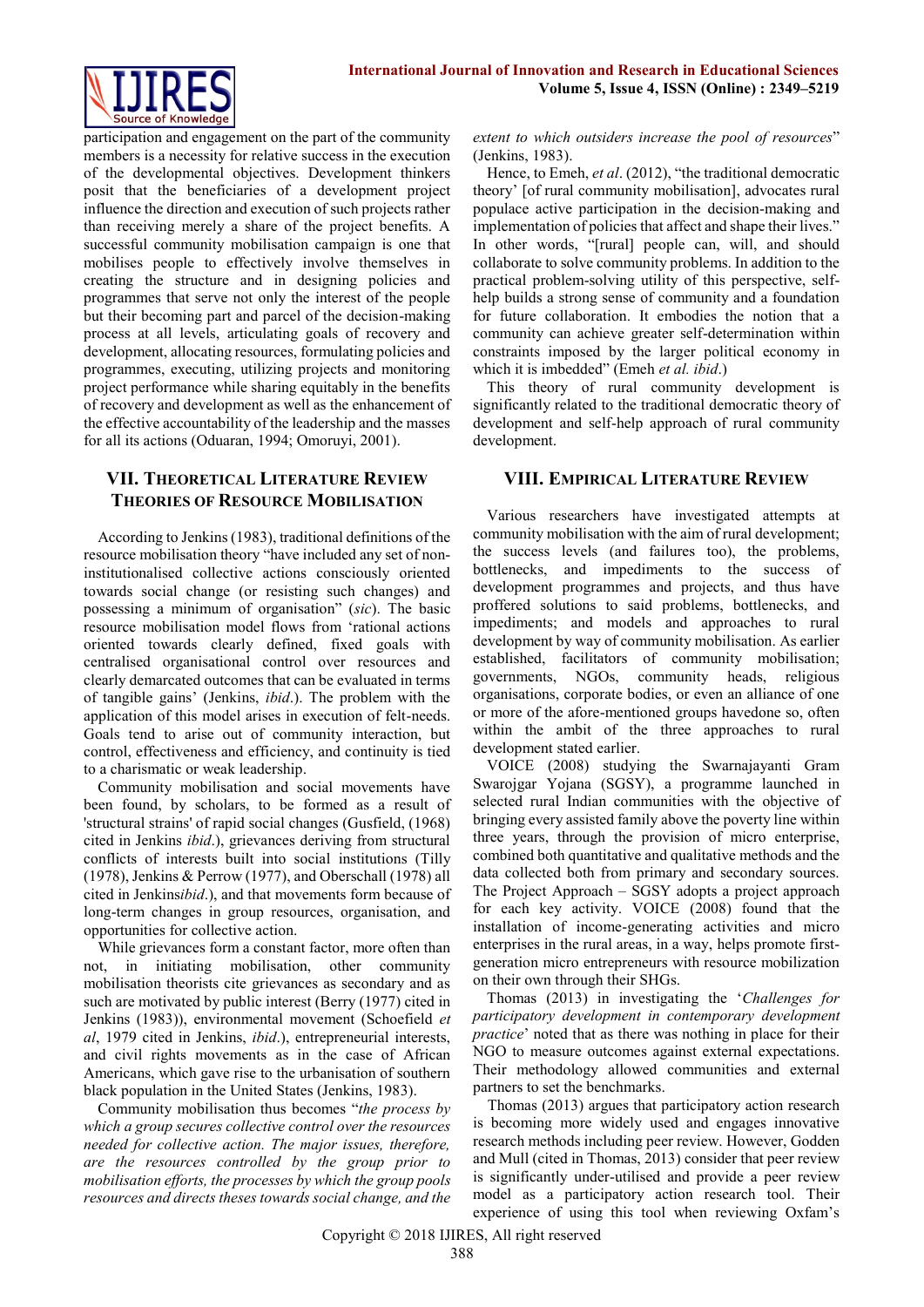

water, sanitation and health project found that through peer review, reviewers and hosts can objectively analyse critical areas of power imbalance, such as gender sensitivity, cultural awareness and community relations.

Lee, Árnason, Nightingale and Shucksmith (2005), on the other hand, paid more attention to social capital (network of relationships among people who live and work in a particular community, enabling the community to function effectively) rather than financial capital. In their work, '*Networking: Social Capital andIdentities in European Rural Development*', they examined the roles of social capital and identity in rural development in contemporary Western Europe, and the links between them by presenting an overview of the results of an EU 5th Framework Programme project. They drew attention to the position of identity in rural development, and then examined the locally contested dialectic of continuity and change in rural development. Deriving inspiration from Jonathan Murdoch (2000), they argued that development emerges from this dialectic of existing networking practices and networks that are instigated for the purposes of development.

### **IX. LITERATURE GAP**

Most studies done on community mobilisation or on rural development focused on the limitations and constraints to mobilisation, or were mere reports to successful or failed attempts at mobilisation on rural development. Moreover, they utilised more of qualitative rather than quantitative methods to analyse their data. Also, most of the reviewed literatures are foreign with very limited or no similar study carried out in Nigeria.

This study intends to fill this particular research gap by employing quantitative data obtained by converting qualitative data from weighted responses and in turn regressed to elicit results, which, to the best of my knowledge, has not been done in this area of study. Furthermore, in Nigeria, adequate research has not been done to establish the impact of community mobilisation on rural development. Thus, this work aims at increasing the otherwise limited materials on the subject matter.

#### **X. RESEARCH METHODOLOGY**

The study adopts a case study approach, utilising qualitative and quantitative data, and mixed methods consistent with descriptive research survey design. The case study approach was chosen because it is best suited to explore the research questions and the researcher used the information obtained from a sample of the study population to determine the extent to which MOF has succeeded in her community mobilisation efforts, and if her community development projects and programmes have had any significantimpacton the beneficiaries of the Foundation.

The 5-point Likert scale was used to arrange responses from the questions in the questionnaire. Each respondent was requested to select by ticking only one response from among a scale that has five categories as follows: Strongly agreed, Agreed, Neutral, Disagreed, Strongly disagreed. A numerical value was assigned to each degree of response: 5, 4, 3, 2, and 1 for the respective responses. The scores from all the statements were added up to obtain the total score of each respondent.

Table 1. Five-point Likert scale.

| Ouestions | <b>Responses</b> |        |         |           |                           |  |  |
|-----------|------------------|--------|---------|-----------|---------------------------|--|--|
|           | Strongly Agreed  | Agreed | Neutral | Disagreed | <b>Strongly Disagreed</b> |  |  |
|           |                  |        |         | -         |                           |  |  |

The questionnaires were broken into six components/categories – five for the independent *x*-variables and one for the dependent *y*-variable (Nworuh, 2004).

#### *Population of the Study*

The population of the study, which is the total number of the direct beneficiaries of the Foundation, according to records, as at the time of the study, is two thousand, five hundred and sixteen (2,516) direct beneficiaries, of which 1,027 are males and 1,489 females. However, it should be noted that many more people benefit from the Foundation's public goods.

#### *Sample Size*

Due to the size of the population, a sample of the population, having the requisite characteristics of the entire population, was taken. The sampling technique employed was the disproportionate stratified random sampling given to the fact that the study group is made up of people of different age groups and gender, and as such have varying degrees of economic and social responsibilities such as number of dependents, etc. The sample size of two hundred (200) was obtained using Taro Yamane's formula *viz*.:

$$
n = \frac{N}{1 + N(e^2)}
$$

Where: N is the population size, and e is the level of precision (7%)

Our population size is 2516 thus, our sample size, n, will be:

$$
n = \frac{2516}{1 + 2516(0.07)^2} = \frac{2516}{13.3284} = 188.7 = 189
$$

The questionnaires issued were One Hundred and Eighty Nine (189) based on the computations made above, but 12 questionnaires were void thus leaving us with a total of 177 questionnaires which formed the basis of our analysis. *Model Specification*

The model examined the effect of the mobilisation of the available resources in the study area on the development of the area. Since this work is pioneering on this area of research, a linear regression model was specified as Rural Development created with the parameters of basic needs as dependent variable, while the independent variables were Mobilisation of Human Resource, Mobilisation of Land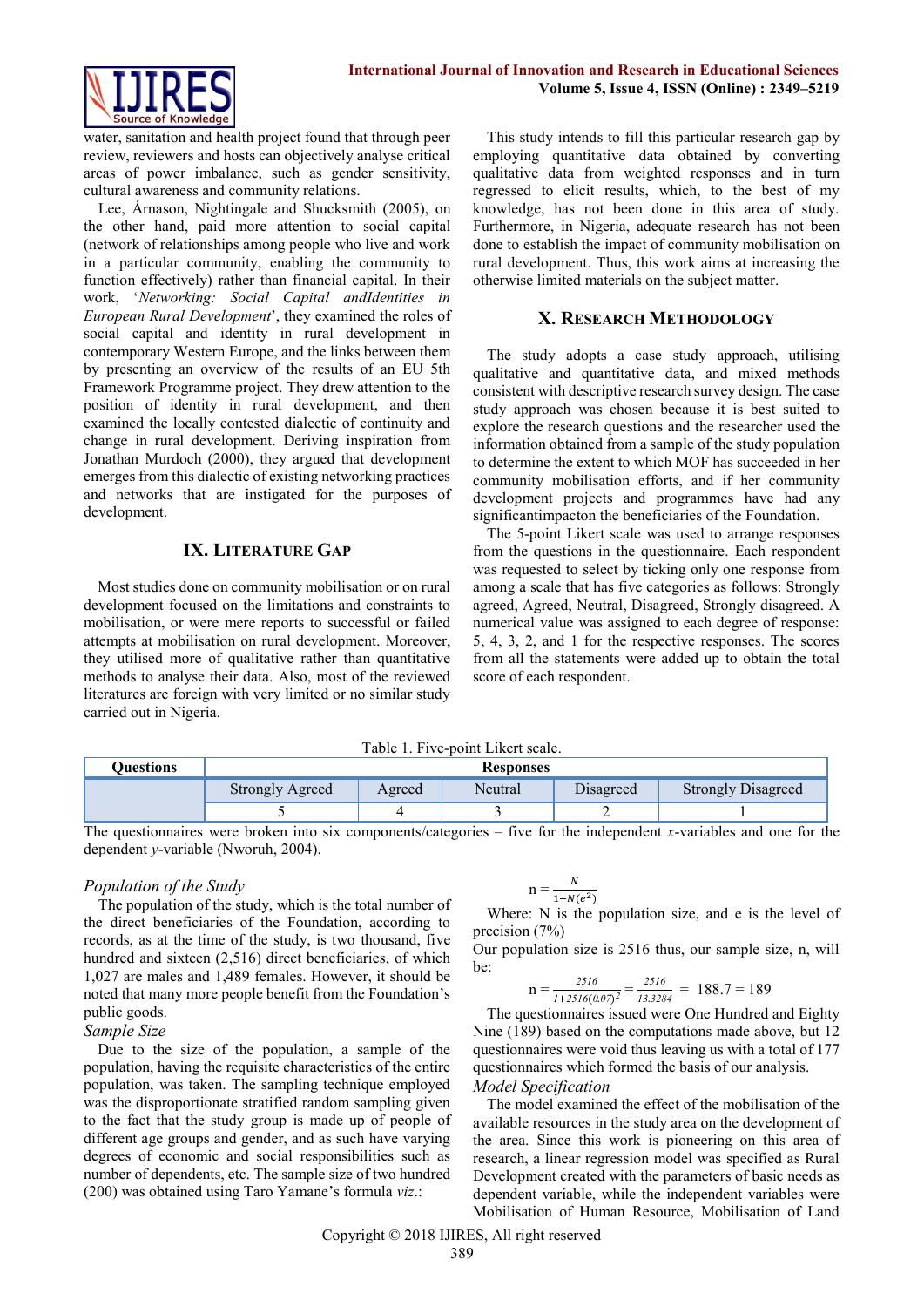

Resource, Mobilisation of Credit and Loan Facilities, and Capital Formation, Mobilisation of Entrepreneurial Capacities, and Mobilisation of Non-material Resources; expressed in implicit form as:

Y = f(X<sup>1</sup> + X<sup>2</sup> + X<sup>3</sup> + X<sup>4</sup> + X5) … (1) Y = b<sup>0</sup> + b1X<sup>1</sup> + b2X<sup>2</sup> + b3X<sup>3</sup> + b4X<sup>4</sup> + b5X<sup>5</sup> + U… (2) This can be expressed in econometrics as:

RURAL DEV =  $b0 + b1*HUMANRES +$ b2\*LAND\_RES + b3\*CREDIT\_LOAN + b4\*ENT\_MOB  $+ b5*NON-MAT + \varepsilon$  ... (3)

Where the parameters of the model are as defined earlier and  $\varepsilon$  is the stochastic erro term.

The method of data analysis follows the procedure adopted by Egbulonu (2005, pp. 96-120) which estimated the model parameters  $b_0$ ,  $b_1$ ,  $b_2$ ,  $b_3$ ,  $b_4$ ,  $b_5$  by obtaining the estimated regression equation:  $\hat{Y} = \hat{b}_0 + \hat{b}_1 X_1 + \hat{b}_2 X_2 + \hat{b}_3 X_3$  $\hat{b}_3 X_3 + \hat{b}_4 X_4 + \hat{b}_5 X_5$  $...(4)$ 

How well the model fits the data is found examining the coefficient of determination  $(R<sup>2</sup>)$ , or more appropriately the adjusted coefficient of determination (Adj $R^2$  or  $\bar{R}^2$ ). A high value of  $\bar{R}^2$  implies that the model appropriately fits the data, and hence a very good model. The Individual and Joint significance of the variables are also determined using the t-statistic and F-statistic values respectively.

#### *A priori Expectation*

The essence of improved community mobilisation is to harness local material and non-material resources to boost local economic activities and improve rural living conditions. With this objective in mind, it is expected that all forms of mobilisation would be directly related to rural development jointly so also should human resource, credit and loan facilities, and non-material resources individually, but entrepreneurial capacities should not have a direct impact given the poor entrepreneurial development in Nigeria. Therefore, it is expected that an increase in the level each of the community mobilisation variables jointly should lead to an improvement in the conditions of the local inhabitants.

#### *Data Analyses and Interpretation*

The result of the regression analyses as computed using the statistical package for social sciences (SPSS) is summarised below:

|  |  | Table 2. Ordinary Least Square Regression Result. |  |
|--|--|---------------------------------------------------|--|
|  |  |                                                   |  |

| Coefficients" |                    |                             |            |              |       |       |                                |            |  |
|---------------|--------------------|-----------------------------|------------|--------------|-------|-------|--------------------------------|------------|--|
| Model         |                    | Unstandardized Coefficients |            | Standardized |       | Sig.  | <b>Collinearity Statistics</b> |            |  |
|               |                    |                             |            | Coefficients |       |       |                                |            |  |
|               |                    |                             | Std. Error | Beta         |       |       | Tolerance                      | <b>VIF</b> |  |
|               | (Constant)         | 12.493                      | 3.061      |              | 4.081 | 0.000 |                                |            |  |
|               | <b>HUMAN RES</b>   | 0.304                       | 0.087      | 0.232        | 3.485 | 0.001 | 0.875                          | 1.143      |  |
|               | <b>LAND RES</b>    | 0.275                       | 0.090      | 0.197        | 3.045 | 0.003 | 0.931                          | 1.074      |  |
|               | <b>CREDIT LOAN</b> | 0.104                       | 0.094      | 0.073        | 1.114 | 0.267 | 0.895                          | 1.118      |  |
|               | <b>ENT MOB</b>     | 0.133                       | 0.104      | 0.087        | 1.276 | 0.204 | 0.844                          | 1.184      |  |
|               | <b>NON MAT</b>     | 0.526                       | 0.094      | 0.374        | 5.572 | 0.000 | 0.865                          | 1.156      |  |

a. Dependent Variable: RURAL\_DEV

Fitting in a regression equation from the table above, we have:

Rur dev =  $12.493 + .304*$ Hum res + .275\*Land res + .104\*Cred loan + .133\*Ent mob + .526\*Non-mat

#### **XI. INTERPRETATION OF THE MODEL**

The constant term has a coefficient of 12.493, which implies that holding all the explanatory or independent variables constant, Rural Development will increase by 12.493 units.

Human Resource Mobilisation: Human Resource Mobilisation has a coefficient of 0.304, which implies that a unit increase in the mobilisation of this resource would result in .304 unit increase in Rural Development. Also, Human Resource mobilization has a significant impact on rural development with t-statistic value of  $3.485$  (p-value  $=$ 0.001).

Land Resource Mobilisation: This has a coefficient of 0.275, implying that a unit increase in the mobilisation of this resource would yield 0.275 level of improvement in Rural Development. The t-statistic is  $3.045$  (p-value = 0.003) implying that Land Resource Mobilization individually impacts on Rural Development.

Credit and Loan Facilities Mobilisation: The coefficient of 0.104 for Credit and Loan Facilities Mobilisation implies that with a unit input of the variable, there is a 0.104 level of improvement in Rural Development. This positive coefficient, however, is not significant given a t-statistic value of 1.114 (p-value =  $0.267$ ).

Mobilisation of Entrepreneurial Capacities and Capabilities: Entrepreneurial capacities and capabilities mobilisation has a coefficient of 0.133, implying that a unit increase in that variable results in 0.133 increase in Rural Development. Enterpreneurial Mobilization, however, does not significantly affect Rural Development since the tstatistic value 1.276 lies in the acceptance region and the pvalue is greater than 0.05 critical value.

Mobilisation of Non-material Resources: The Mobilisation of Non-material Resources has a coefficient of 0.526, which implies that a unit increase in the mobilisation of non-material resources would result in a 0.526 unit increase in Rural Development. Also, this variable was found to be a significant contributor to Rural Development with t-statistic 5.572 (p-value =  $0.000$ ).

The independent variables were also found to have joint impact on Rural Development. This is so given an Fstatistic value 17.238 which is greater than the F-table value 2.21 hence the conclusion that the explanatory variables have joint impact on Rural Development.

Furthermore, from the regression results, the coefficient of determination,  $R^2$ , is 0.602; that is 60%. This implies that Hum res, Land res, Cred loan, Ent mob, and Non-mat, jointly, accounted for 60% changes in the Rural Development of the target communities as a result of the Foundation's activities on the direct beneficiaries, while the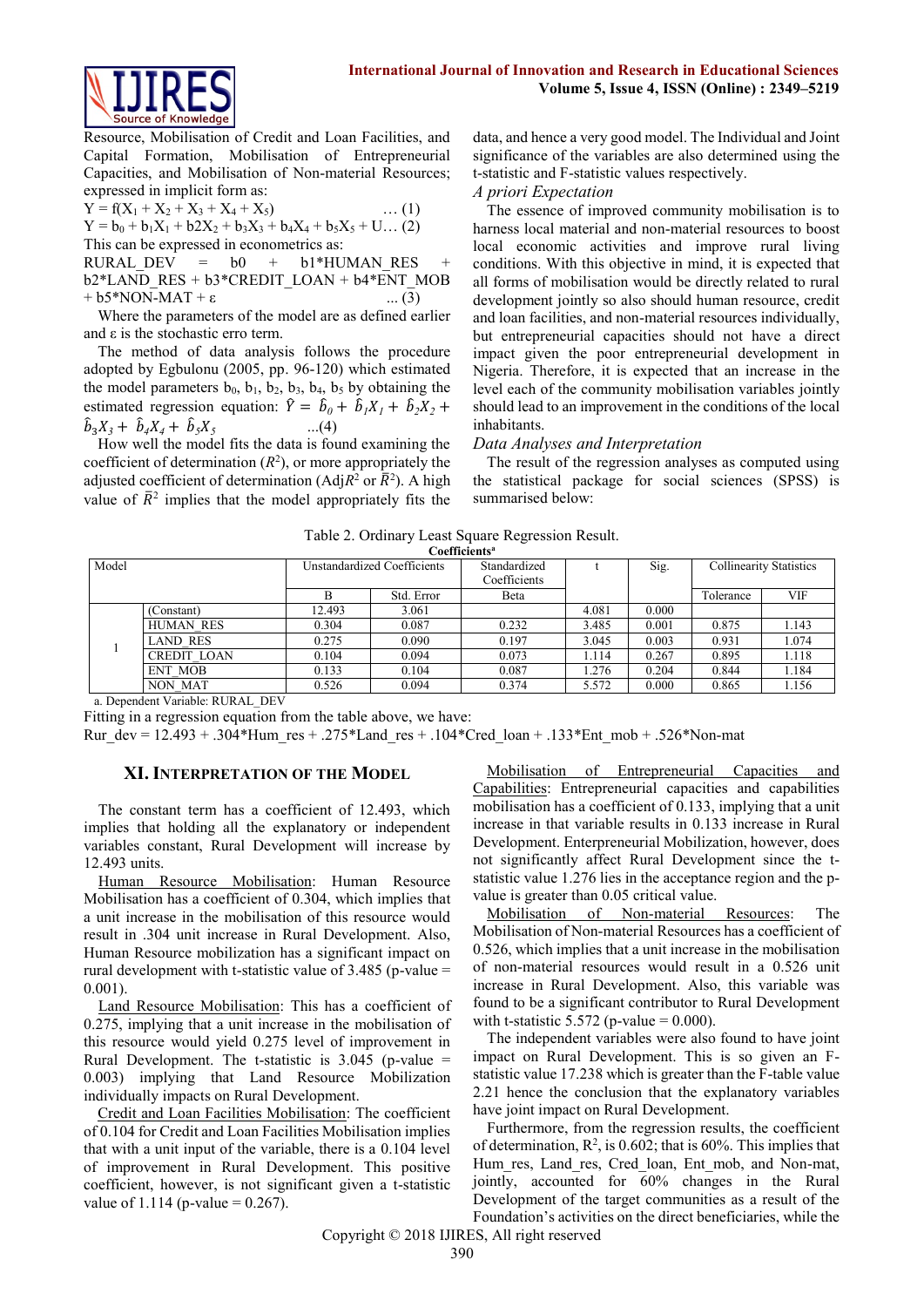

remaining 40% of the variation in Rural Development result is accounted for by the variables not captured in our model. This gives a good fit and therefore, is adequate for any meaningful policy analysis.

#### *Discussion of Findings*

The study investigated the mobilisation of resources, human and non-human, and rural development, using Mbara Ozioma Foundation's activities as a case study.

The findings of the various tests conducted revealed that of the five independent variables analysed *viz*.: Human Resource Mobilisation (Hum\_res), Land Resource Mobilisation (Land\_res), Mobilisation of Credit and Loan Facilities (Cred loan), Mobilisation of Entrepreneurial Capacities and Capabilities (Ent\_mob), and Mobilisation of Non-material Resources (Non-mat), only Human\_res, Land res and Non-mat impacted significantly on Rural Development. Entrepreneurial capacities and capabilities and credit and loan mobilisation had positive but insignificant impact on Rural Development. This implies that entrepreneurial development is still very low, a problem generally affecting the larger Nigerian populace. Also access to credit for the aid and development of SMEs which in turn boost rural development is still very poor.

Considering the joint effect of all the components of rural development studied, as revealed by the F-test, there is positive and statistically significant relationship between community mobilisation and rural development, using the activities of Mbara Ozioma Foundation (MOF) on the communities as case study. This, indeed, proves that there is a strong relationship between the mobilisation of resources and rural community development.

With a satisfactorily high coefficient ofdetermination  $(R<sup>2</sup>)$  of 60%, and adjusted  $R<sup>2</sup>$  of 59%, which compares reasonably with values of similar studies, we can conclude that about 60% of the variation in rural development is well explained by the independent (explanatory) variables, which are components of community mobilisation, included in the model. Therefore, it gives a good fit.

# **XII. CONCLUSION**

The essence of this work is enormous because it verifies the theories of rural development and basic needs approaches. Theories, as ideas, are great but they need to be verified experimentally and it is the experimental verification of these theories that is the ground-breaking thing which means that the theories are true.

The issue of soaring poverty levels in Nigeria even in the midst of plenty (in a country reputed as the largest economy in Africa) is at best paradoxical compared to conventional economic beliefs. Whereas modern economists have seen the flaw in the economic growth theory with its top-tobottom approach to development and the 'trickle-down' promise which never lifts the larger populace out of poverty, rural development and basic needs approach to development, on the contrary, seeks to develop from bottom-to-top, which will impact on majority of the populace, thus ensuring a better developed society.

Community mobilisation, from the research results, has proven to have a positive and significant impact on rural development. However, the positive effect observed in this study is subject to the felt experiences of the benefactors of the mobilisation endeavour in Umunumo, Nsu, Agbaja, and Nzeremvillages of Ehime Mbano; the geographical coverage of the outreach of the Mbara Ozioma Foundation, in Ehime Mbano, Imo State, Nigeria, and thus, may differ from the results of other communities subjected to the same tests. Yet this study can serve as a benchmark for how community mobilisation can enhance rural development in Imo State and the South-east geopoplitical zone in particular and Nigeria in general.

From the findings, the indices of rural development as established in the literature review, have been met/satisfied by community mobilisation, thus, it is a veritable approach to rural development.

There are no doubts then about the prospects of collective action and the lengths or possibilities that can be achieved with community mobilisation. Community mobilisation, in conclusion, ensures pragmatic steps beyond rhetoric to rural development based on the truism that 'foreigners will not develop your home (community), they can only assist'.

# **XIII. RECOMMENDATIONS**

Community mobilisation and collective action in collaboration with other developmental efforts from the government and private individuals is essential for sustainable development. Sound structures and democratic institutions responsive to the needs of the people, as seen with the positive results of the Mbara Ozioma Foundation should be instituted and encouraged for sustained socioeconomic development of Nigeria.

Strong community leadership should be instituted to ease the initiation and facilitation of collective community action and sustainability of development projects and programmes.

As noted earlier, community heads, town unions, Nongovernmental Organizations (NGOs), religious bodies, private individuals, corporate bodies and other people of means, including the government, should facilitate community mobilisation and collective action in rural communities; to encourage collective behaviour in other endeavours such as civic responsibilities; and reducing poverty rates by empowering ruraldwellers, encouraging productivity in rural areas by improving value chain production in agriculture and other sectors of rural economy, hence improving effective demand, and thus expediting rural development.

There is urgent need for re-education and behavioural change on the perceived notion that jointly-owned business endeavours fail in Nigeria due to certain issues such as distrust. Strengthening of legal frameworks and the judicial system and institution would encourage people to pool resources together to tap into the opportunities of economies of scale, lower costs of production without the fear of unflattering ills such as cheating and distrust.

Because human capital is the most important factor of production, in mobilising human resources and entrepreneurial capacities, young members of the society should beexposed to various training programmes to provide them with the necessary knowledge, skills, mentorship, motivation, and competence. Hence, the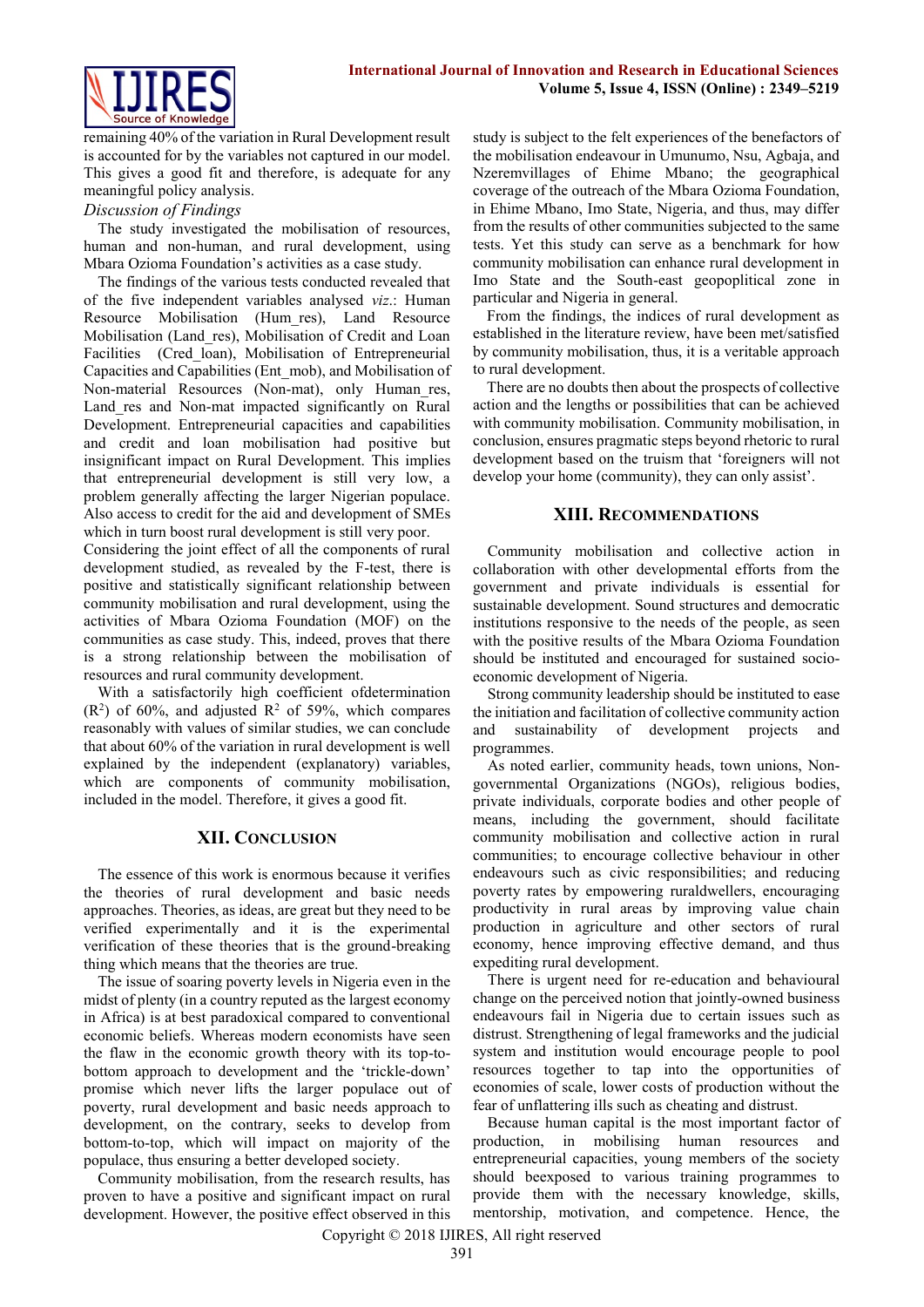

training programmes organised for the SHG members are of great significance in the poverty eradication programmes pursued, and also veritable channels to enable them express their skills and flourish should be established.

#### **REFERENCES**

- [1] Abatena, Hailu (1995), "The Significance of Community Self-Help Activities in Promoting Social Development", *Journal of Social Development in Africa (1995), 10,1,5-24*
- [2] Akpama B. (2002), "Mobilization and Community Development", Unical Press, Calabar.
- [3] Ali, A. (2006) "*Conducting Research in Education and the Social*  Sciences" Tashiwa Networks Ltd. Enugu.
- [4] Andereck, Kathleen L. and Christine A. Vogt (2000), 'The Relationship between Residents'Attitudes toward Tourism andTourism Development Options' *Journal of Travel Research*, Vol. 39, August 2000, 27-36© 2000 Sage Publications, Inc.
- [5] Anyanwu, Aham (2000), "Research Methodology in Business and Social Sciences", Canun Publishers Nig. Ltd., Owerri.
- [6] Bello, Dogarawa Ahmad, (2005), "The Role of Cooperative Societies in Economic Development", Munich Personal RePEc Archive (MPRA); published in the official journal of the Department of Public Administration, Ahmadu Bello University, Zaria-Nigeria; Online at<http://mpra.ub.uni-muenchen.de/23161/> MPRA Paper No. 23161, posted 9. June 2010 03:12 UTC
- [7] Bigman, David; Dercon, Stefan; Guillaume, Dominique; and Michel Lambotte, (2000), 'Community Targeting for Poverty Reduction in Burkina Faso', *The World Bank Economic Review Volume 14 Number 1* January 2000.
- Central Bank of Nigeria (CBN) Statistical Bulletin (2012).
- [9] Coffey International Development for the Australian Agency for International Development (AusAID), *Final report on the Enterprise Challenge Fund for the Pacific and South-East Asia*, September 2013.
- [10] Community-based Poverty Reduction Project (CPRP), (2000), Community-based Poverty Reduction Project Appraisal Report, Federal Republic of Nigeria.
- [11] Danladi, L., and J.O. Adefila (2014), "An Assessment of the Strategies for Sustaining Self Help Group Projects in Paikoro Area Niger State, Nigeria", Journal of Economics and Sustainable Development, Vol. 5, No. 16, 2014; ISSN 2222-1700 (Paper) ISSN 2222-2855 (Online).
- [12] Desai, Raj M. and Shareen Joshi, (2013), "Collective Action and Community Development: Evidence from Self-Help Groups in Rural India", Policy Research Working Paper; No. WPS 6547; Impact Evaluation Series; No.IE 101. Washington, DC: World Bank.
- [13] Egbulonu, K.G. (2005), "Basic Econometric Methods", Peace Publishers, Owerri.
- [14] Emeh, Ikechukwu; Eke, Jeffry Eluwa; Izubundu, Jayce Ukah; and Finian Okechukwu, (2012), "Rural-Community Development in Nigeria; A Group Dynamics Perspective", Interdisciplinary Journal of Contemporary Research In Business, September 2012Vol 4, No 5.
- [15] Ezeani, Emefiena (2013), "In Biafra Africa Died: The Diplomatic Plot", Veritas Lumen Publishers, London
- [16] Fernandez, Aloysius P., "History and spread of the self-help affinity group movement in India: The role played by IFAD", the third in a series of discussion papers produced by the Asia and the Pacific Division, IFAD.
- [17] Fielmua, Nicholas (2011), the Role of the Community Ownership and Management Strategy towards Sustainable Access to Water in Ghana (A Case of Nadowli District), Journal of Sustainable Development Vol. 4, No. 3; June 2011
- [18] Gale, Thomson (2007), "Nigeria", Worldmark Encyclopedia of Nations; http://www.encyclopedia.com/places/africa/nigeria[http://www.encyclopedia.com/places/africa/nigeria](http://www.encyclopedia.com/places/africa/nigeria-political-geography/nigeria)[political-geography/nigeria](http://www.encyclopedia.com/places/africa/nigeria-political-geography/nigeria)
- [19] Gurung, Anup; Gurung, Prakash Om; Karki, Rahul; and Bista, Rajesh, 2011, "Impact of Non-Governmental Organisations in the Rural Community Development: A Case Study from the Trans-Himalayan Region of Nepal"; International Journal of Applied Sociology, Vol. 1 No. 1, 2011, pp. 1-7.
- [20] Hashim, Matthew J. and Jesse C. Bockstedt (2015), "Overcoming Free-Riding in Information Goods: Sanctions or Rewards?", IEEE; 48th Hawaii International Conference on System Sciences (HICSS); September 24, 2015; [http://rady.ucsd.edu/docs/blasts/Hashim%20Bockstedt%20Sancti](http://rady.ucsd.edu/docs/blasts/Hashim%20Bockstedt%20Sanctions%20and%20Rewards%20092515.pdf) [ons%20and%20Rewards%20092515.pdf](http://rady.ucsd.edu/docs/blasts/Hashim%20Bockstedt%20Sanctions%20and%20Rewards%20092515.pdf)
- [21] Hodge, Ian and Peter Midmore (2008), "Models of Rural Development and Approaches to Analysis Evaluation and Decision-Making", Economie Rurale, [https://economierurale.revues.org/406<](https://economierurale.revues.org/406)retrieved December 12,  $2016$
- [22] IakovosAlhadeff, (2017), "The USA-Russia-China Triangle and the Fall of the Soviet Union", Iakovos Alhadeff (self-published),  $\overline{\phantom{a}}$

[http://self.gutenberg.org/wplbn0100000396-the-usa-china](http://self.gutenberg.org/wplbn0100000396-the-usa-china-triangle-and-the-fall-of-the-soviet-union-by-alhadeff-iakovos.aspx)[triangle-and-the-fall-of-the-soviet-union-by-alhadeff](http://self.gutenberg.org/wplbn0100000396-the-usa-china-triangle-and-the-fall-of-the-soviet-union-by-alhadeff-iakovos.aspx)[iakovos.aspx](http://self.gutenberg.org/wplbn0100000396-the-usa-china-triangle-and-the-fall-of-the-soviet-union-by-alhadeff-iakovos.aspx)

- [23] Iheriohanma, E.B.J. and Chiemela U. Wokoma, (2014), "Leadership Question and the Challenges of Community Development in Nigeria", European Scientific Journal December 2014 edition vol.10, No.35 ISSN: 1857 – 7881 (Print) e - ISSN 1857- 7431
- [24] Ikeji, C. (1991), "Mobilizing People for Community Development", Unical Press, Calabar.
- [25] Jenkins, J. Craig (1983), "Resource Mobilisation Theory and The Study of Social Movements", Annual Reviews Inc. 1983. 9:527- 53
- [26] Jhingan, M. L. (2002), "The Economics of Development & Planning", Vrinda Publications Ltd., Delhi
- [27] Jo Lee, Arnar Árnason, Andrea Nightingale, and Mark Shucksmith (2005), "Networking: Social Capital andIdentities in European Rural Development" Sociologia Ruralis, Vol. 45, Number 4, October 2005, © European Society for Rural Sociology ISSN 0038−0199, Published by Blackwell Publishing, Oxford, UK; Malden, USA
- [28] Khan, M. H. (2001), "Rural Poverty in Developing Countries: Implications for Public Policy" [//www.imf.org/externa/index.htm<](http://www.imf.org/externa/index.htm)RetrievedJuly, 15 2006>.
- [29] Lapan, Richard T.; Hinkelman, Jeanne M.; Adams, Angela; and Sherri Turner (1999), 'Understanding Rural Adolescents' Interests, Values, and Efficacy Expectations' *Journal of Career Development, Vol. 26(2), Winter 1999 © 1999 Human Sciences Press, Inc*.
- [30] Locke, Catherine and Derbyshire Helen (2012), 'Gender and Social Development', SOAS University of London, [https://www.soas.ac.uk/cedep](https://www.soas.ac.uk/cedep-demos/000_P540_GSD_K3736%20-Demo/unit1/page_14.htm)[demos/000\\_P540\\_GSD\\_K3736%20-](https://www.soas.ac.uk/cedep-demos/000_P540_GSD_K3736%20-Demo/unit1/page_14.htm) Demo/unit1/page<sup>14.htm<retrieved November 11, 2016>.</sup>
- [31] Marjorie and Norwood, (2010), "Impact Investing for Rural Wealth Creation: Investing for financial returns and community impact", Published November 2010 by Tellus Institute, 11 Arlington St., Boston, MA 02116, and Emerging ChangeMakers, Mobile, AL, on behalf of the Wealth Creation in Rural Communities project of the Ford Foundation. A Power Point on this report is available at [http:](http://tellus.org/publications/files/ImpactInvesting-Birmingham8-31-10.ppt) [//tellus.org/publications/files/ImpactInvesting-Birmingham8-31-](http://tellus.org/publications/files/ImpactInvesting-Birmingham8-31-10.ppt) [10.ppt](http://tellus.org/publications/files/ImpactInvesting-Birmingham8-31-10.ppt)
- [32] Mbara Ozioma Foundation (2012), 'Mbara Ozioma Foundation: Good News to the Poor', Self-published.
- [33] Mereni, J. (1991), "Adult Education and Rural Transformation", Aomog Publishers, Enugu.
- [34] Moseley, Malcolm J. (2003). "Rural development: principles and practice (1. publ. ed.)", SAGE, London [u.a.]: p. 5. ISBN 0-7619- 4766-3.
- [35] Nnamocha, P.N., (2005), "A Manual for Writing and Presentation of thesis", Concept Publishers, Aba.
- [36] Nwankwo, Frank; Ewuim, Ngozi; and Nkem P. Asoya (2012), Role of Cooperatives in Small and Medium Scale Enterprises (SMEs) Development in Nigeria: Challenges and the Way Forward", An International *Multidisciplinary Journal, Ethiopia Vol. 6 (4), Serial No. 27, October, 2012* ISSN 1994-9057 (Print) ISSN 2070--0083 (Online)
- [37] Nworuh, G.E. (2004), "Basic Research Methodology for Researchers Trainees and Trainers in Management Sciences (2nd Ed.)", Ambix Printers Nigeria, Owerri.